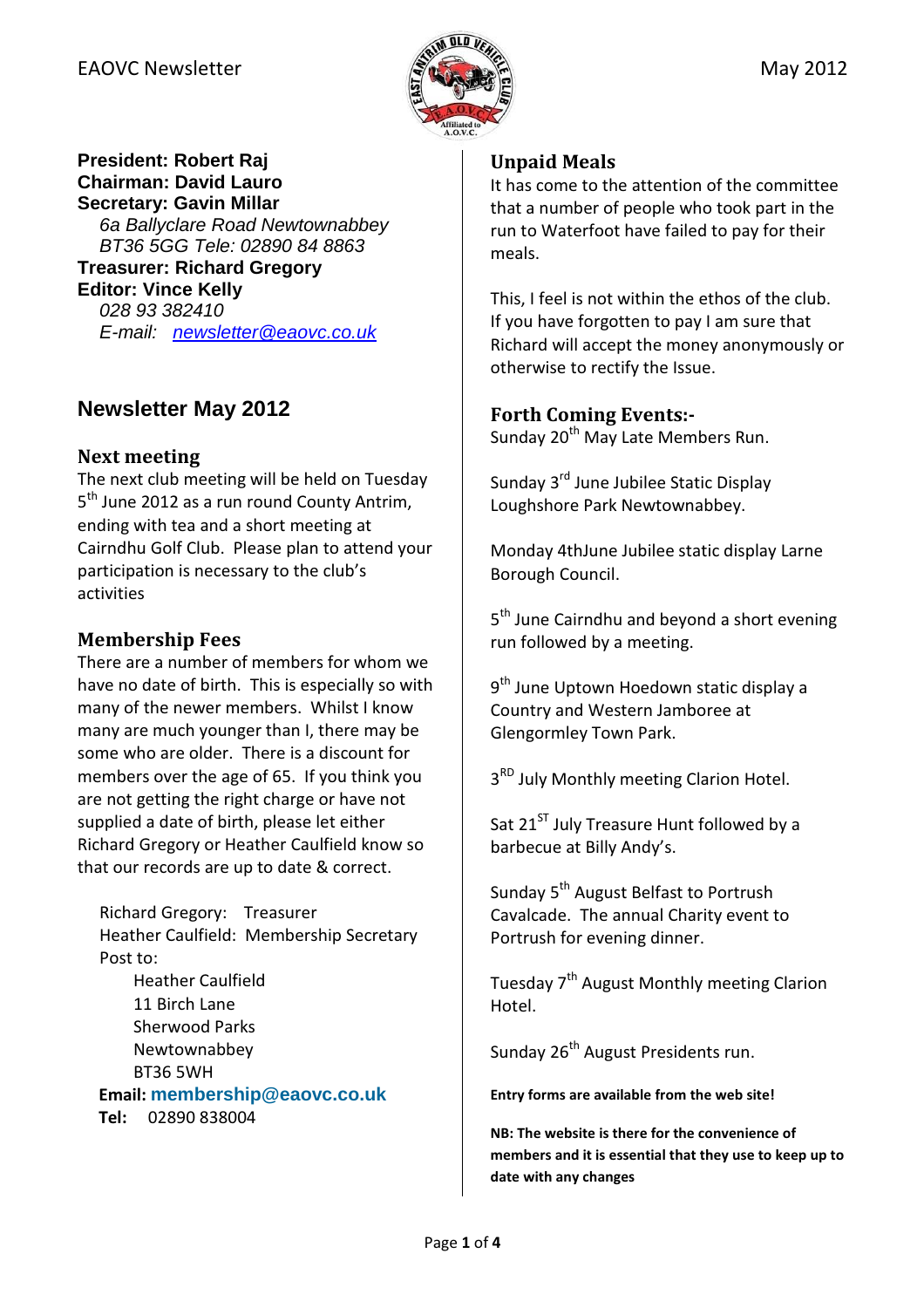

## Portrush News from the President

Members are reminded that your entry form for the above event should be with the organiser by now. Please complete your entry form and send it to Robert Raj, 16 Glencraig Gardens, Newtownabbey, BT36 5GG.

It is important that we get good support from the club members. I am hoping that we will have at least 99% support from the members. It is your duty as a member that you support the club's events, but particular the charity event of the above type. YOUR SUPPORT IS ESSENTIAL FOR THE SUCCESS OF THIS CHARITY EVENT.

If you have not yet received the entry form, please ring 9084 2993 and one will be posted to you. You can of course download one from www.eaovc.co.uk or www.aovc.co.uk.

If you want to know more about this, please don't hesitate to ring Brian Hamilton the chairman of the event at 9083 2321 or Robert Raj 9084 2993.

## Advertisement?

Can you help? We are looking for your help obtain an advertisement for the Souvenir Programme for this year's Club's Charity " TINY LIFE", Northern Ireland's only premature and vulnerable baby charity, dedicated to reducing premature birth, illness, disability and death in babies born here.

The cost of full page £50, Half page £30 and quarter page £15.

If we all tried to obtain one ad, imagine what a wonderful service you will be to humanity. Want to know more about it? Ring Andy Leckey at 07778939777 or 9086 1356 or Brian Hamilton at 9083 2321 or David Lauro 9032 5000. I am hoping and praying that you as a

loyal member of the club will play your part in helping out by:

- 1. Obtaining adverts for the programme
- 2. Taking part in the event.

It is your club and your participation is necessary for the success as we have enjoyed for the last 10 years.

## Additional Information

We have decided to provide you and your companion with a packed lunch for that day. You will not have to bring your picnic. Just look what you are getting on the day:

- 1. Breakfast starting at the Mill from 8.00 a.m. 2. Packed lunch.
- 2. Dinner at Royal Court Hotel,
- 3. Photograph of yourself and your Vehicle.
- 4. Static Display at Dunluce Centre, Portrush. All for the price of £21 pp.

## Ballot Books

With this Newsletter you will be receiving one or two Ballot books. There are only 10 tickets in each book. You are requested to please sell these as soon as possible. Don't just send them back without making any effort to dispose of them, make a special effort to sell them. It is one way of raising money for the charity. Please do you best, well, more than your best, to sell the books and return the counterfoils and the money to: Richard Gregory, 54 Tudor Park, Newtownabby. BT36 4FT.

## How the Charity Money is Raised

1. From Souvenir Programme advertisements that usual bring in £2500-3000 Approx. 2. From Ballot Books £1000 It should bring in more but some members don't sell the books, some members don't bother to return the books. We print 3000 tickets i.e. 300 books of 10 tickets. Maybe this year we will all make special effort to do more.

3. From Ballot on the day of the event £700- 800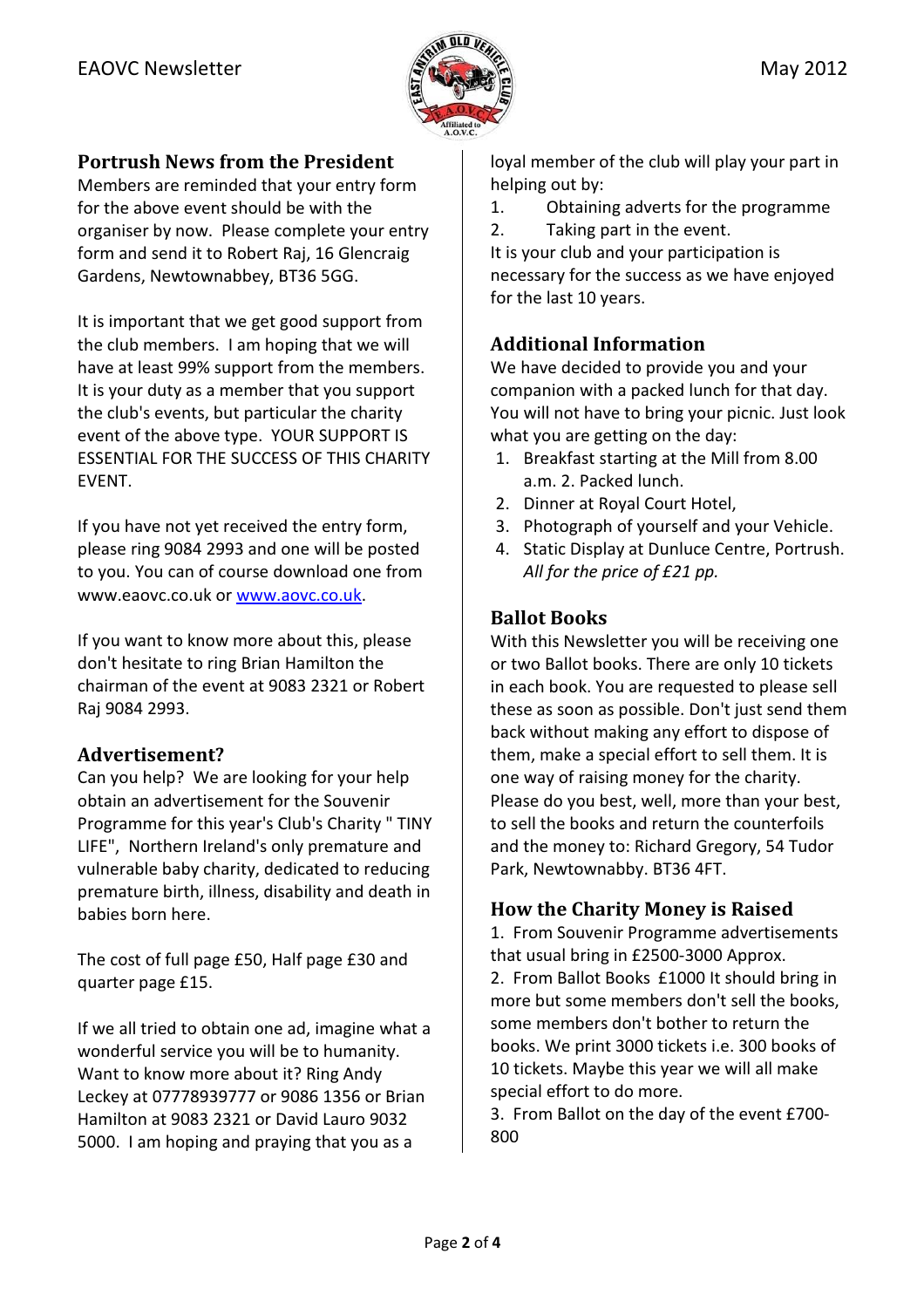

I want you to help us by: Selling advertisements, selling more ballot books and giving your SUPPORT

## Did You Know:

- 1. That more than three-quarters of all the Porsches ever made are still on the road.
- 2. That 1 in 5 people admit to lying when selling a used car.
- 3. That in 1964 Mini Cooper S wins the Monte Carlo Rally.
- 4. That in 1965 Brake stop lamps made compulsory.
- 5. That in 1963 Vauxhall opens Ellesmere for Viva production.

That in 1965 Rover bought Alvis.

- 6. That in 1963 Ford opens Halewood plant to make the Anglia.
- 7. That in 1964 Chrysler buys stake in Rootes.
- 8. That collective name for camels is a caravan.
- 9. That the Golden Nugget casino in Las Vegas boasts an ATM machine that delivers gold instead of cash.

## Reports From the runs Easter Weekend

Saturday 7thApril saw 17 people and 8 cars gather at the Chimney Corner Inn to go on the Easter weekend. After a pleasant trip down



we had a short break for a picnic lunch in Enniskillen and then travelled on to Arigna.

There was a good selection of cars from Mikes Sunbeam Talbot to an interesting Ford Pickup.

It seemed rather bizarre to drive up a mountain to



go underground to see the coal mine .

The displays were interesting as was the tour of the mine.

After some refreshments we travelled on to Castlebaldwin were we were welcomed at the Cromleach Country Hotel. After we had washed off the dust of the road and the coalmine we were treated to a gourmet meal which seemed to suit everyone.



After some drinks in the bar we retired to bed. The next morning we travelled to the Irish Rail station at Dromod to see the Cavan and Leitrim Railway Museum. I felt that it was disappointing as a railway museum but had

its own charm as a very unusual scrap yard.

After lunch in a local bar Mike led us through the bye ways of Leitrim and Fermanagh with a route designed to avoid Enniskillen We then headed up the motorway to home.



A very special thanks to Patrick and James for all their hard work in researching and organising the weekend.

## Colemans

From all reports there was brilliant weather and good turnout of cars including our



chairman's new breakdown truck I hope he is not intending to charge too much if we breakdown